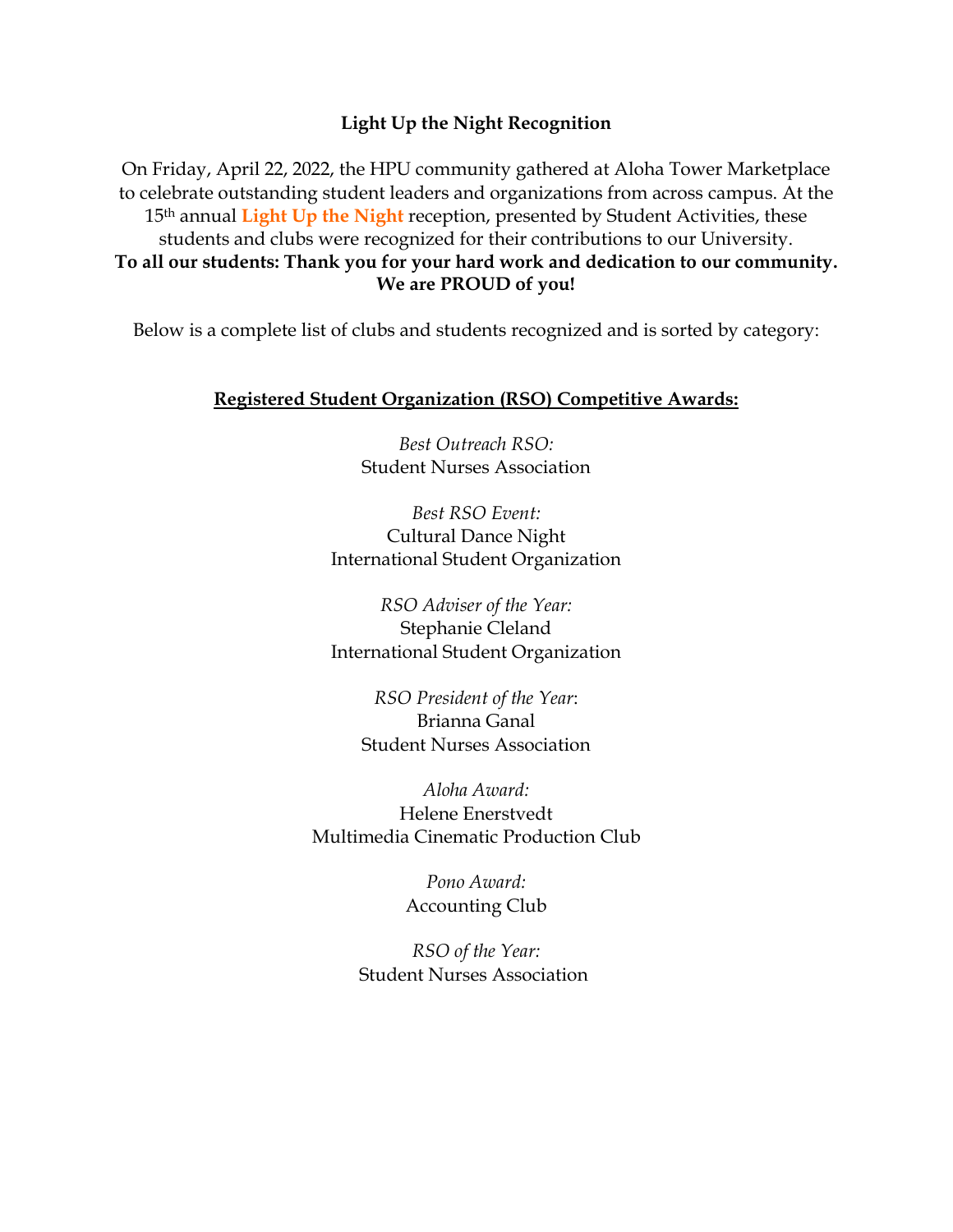# **RSO Most Valuable Person:**

| <b>Full Name</b>                                      | <b>RSO</b>                                |
|-------------------------------------------------------|-------------------------------------------|
| Emma Williams                                         | Multimedia Cinematic Production Club      |
| Iris Olinger                                          | <b>History Club</b>                       |
| Janina Abdelahad<br><b>Student Nurses Association</b> |                                           |
| Vivian Nguyen                                         | <b>International Student Organization</b> |

### **Kukui Lamaku Award:**

*Runner Up* Holly Tarver Senior, Elementary Education, College of Professional Studies

*Winner* Janelle Mateo Senior, International Relations, College of Liberal Arts

| <b>Full Name</b>                | <b>Job or Position Title</b> | Department or<br><b>Program Name</b>                          | Nominator               |
|---------------------------------|------------------------------|---------------------------------------------------------------|-------------------------|
| Alyssa<br>Lawton                | <b>Teaching Assistant</b>    | Computer Science                                              | Mary Smith              |
| Angelianne<br>Sophia<br>Recinto | CNCS SGA<br>Representative   | College of Natural<br>and<br>Computational<br><b>Sciences</b> | Carrie Jones            |
| Annica<br>Ortvald               | <b>Office Assistant</b>      | <b>Faculty Support</b><br>Center                              | David Larson            |
| Anthony<br>Hernandez            | Campus Tour Guide            | Admissions                                                    | <b>Haley Cantiberos</b> |
| <b>Avery Cargill</b>            | <b>Student Athlete</b>       | Women's<br><b>Basketball Team</b>                             | Darren Vorderbruegge    |
| <b>Brianna</b><br>Ganal         | President of SNA             | <b>Student Nurses</b><br>Association                          | Patricia Burrell        |

# **Department and Program Nominees:**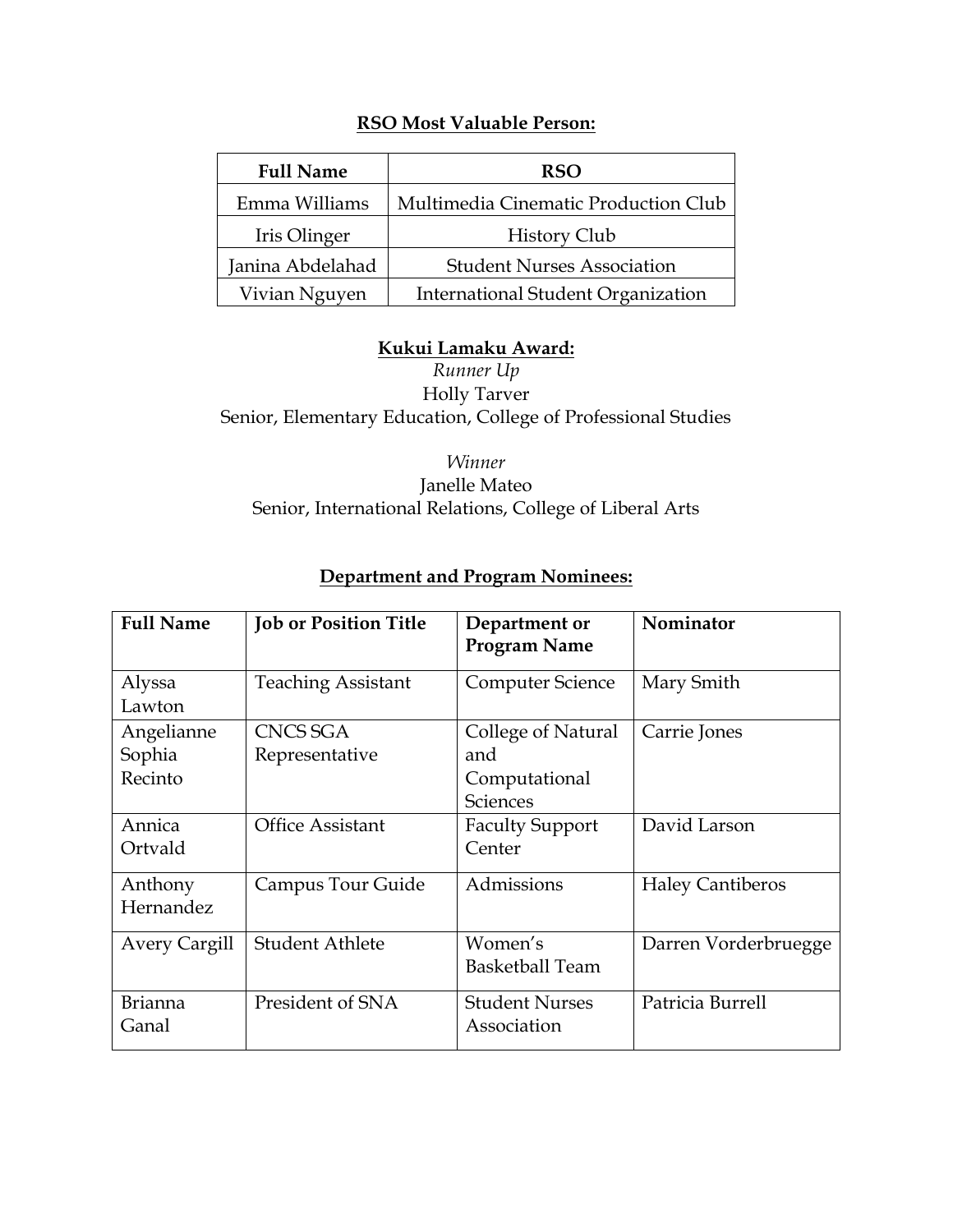| Cidney<br>Hopkins              | <b>SGA President</b>                                              | Student<br>Government<br>Association                          | Jan Boivin           |
|--------------------------------|-------------------------------------------------------------------|---------------------------------------------------------------|----------------------|
| Colin<br>Lornstorn             | <b>Student Assistant</b>                                          | University<br>Relations                                       | Nicole Tabugadir     |
| Eli Russo                      | <b>Student Athlete</b>                                            | Men's Basketball<br>Team                                      | Darren Vorderbruegge |
| Elizabeth<br>Milner            | Mail Center Clerk                                                 | <b>Mail Processing</b><br>and Distribution<br>Center          | Steven Lum           |
| Gabriella<br>Korf              | <b>Student Assistant and</b><br><b>CNCS SGA</b><br>Representative | College of Natural<br>and<br>Computational<br><b>Sciences</b> | Carrie Jones         |
| Granya Boyd                    | <b>Research Assistant</b>                                         | Center for Marine<br>Debris Research                          | Jennifer Lynch       |
| Haruka<br>Yamamoto             | <b>Events Assistant</b>                                           | University<br>Relations                                       | Keyla Butts          |
| Helene<br>Enerstvedt           | <b>Student Assistant</b>                                          | University<br>Relations                                       | Sydney Calabro       |
| <b>Holly Tarver</b>            | <b>Student Assistant for</b><br>University 1000                   | Bachelor of<br>Elementary<br>Education                        | Roger Kiyomura       |
| Janelle Ann<br>Mateo           | <b>Student Assistant</b>                                          | Office of Student<br>Activities                               | <b>Chez Neilson</b>  |
| Jazlyn<br>Rapozo               | <b>Events Assistant</b>                                           | University<br>Relations                                       | Keyla Butts          |
| Jhordyne-<br>Georlyn<br>Felipe | Leadership Assistant                                              | Office of Student<br>Activities                               | Joel Yagi            |
| Joseph<br>Roberto              | <b>Student Assistant</b>                                          | Study Abroad &<br>International<br>Exchange<br>Programs       | Melissa Matsubara    |
| Julia<br>Matsumoto             | President                                                         | Her Campus                                                    | AnnMarie Manzulli    |
| Kaylee<br>Zarella              | <b>Office Assistant</b>                                           | <b>Faculty Support</b><br>Center                              | David Larson         |